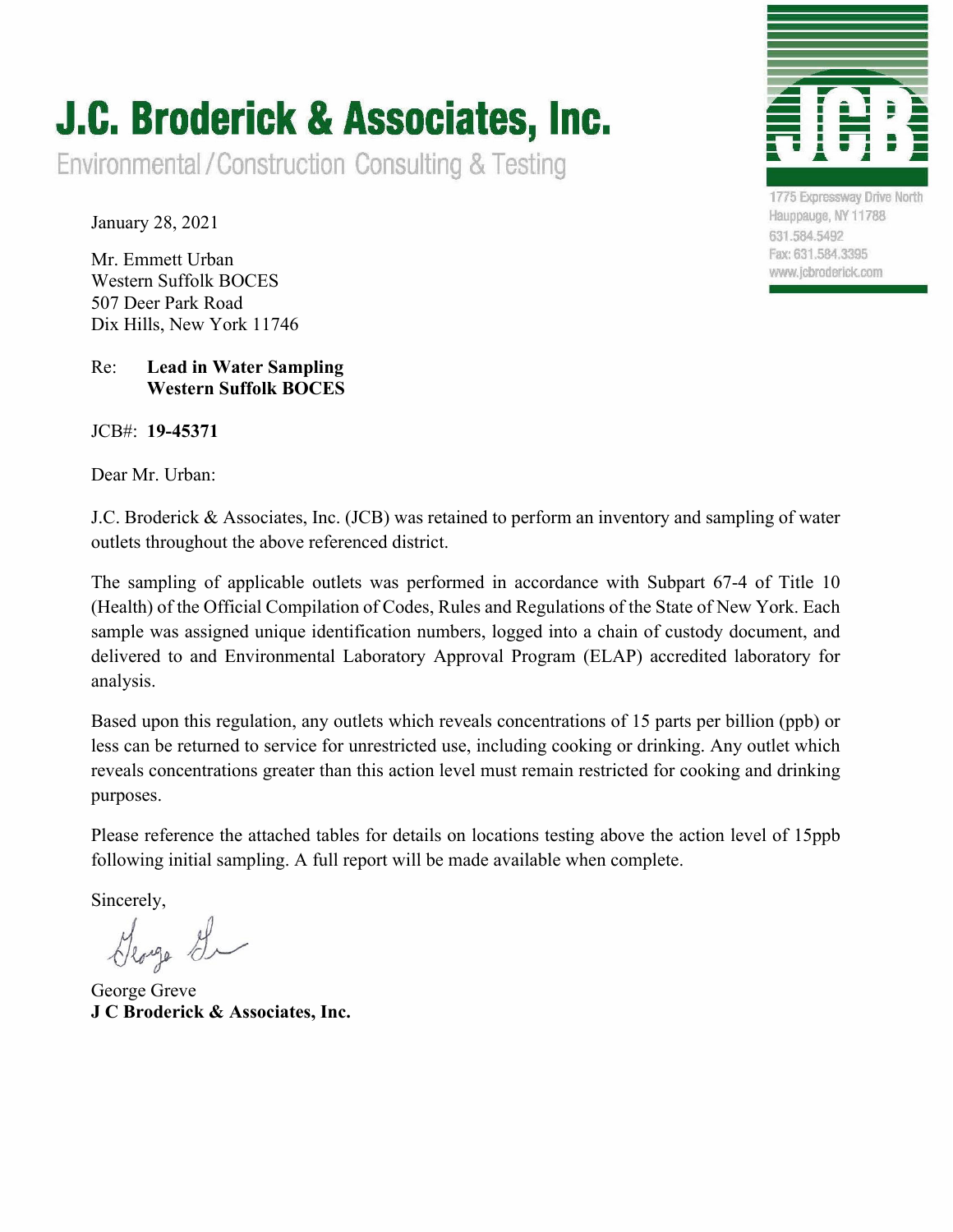## Western Suffolk BOCES

19-45371

| Outlet<br>Number | <b>Building</b>                                         | <b>AHERA</b><br>Number | Common Room Name                                                             | Outlet Type                  | Potable/<br>Non-Potable | Sample<br>Date | Result<br>ppb | Current<br><b>Status</b>                           |
|------------------|---------------------------------------------------------|------------------------|------------------------------------------------------------------------------|------------------------------|-------------------------|----------------|---------------|----------------------------------------------------|
| <b>WSB-0003</b>  | L.A. Wilson Technological<br>Manor Plains School        | 1003                   | Kitchen                                                                      | Kitchen Faucet (Cold)        | Potable                 | 11/5/2020      | 16            | Removed From Service, Pending<br>Remediation       |
| <b>WSB-0004</b>  | L.A. Wilson Technological<br><b>Manor Plains School</b> | 1003                   | Kitchen                                                                      | Kitchen Faucet (Cold)        | Potable                 | 11/5/2020      | 21            | Removed From Service, Pending<br>Remediation       |
| <b>WSB-0046</b>  | L.A. Wilson Technological<br><b>Manor Plains School</b> | 1031                   | Room 115                                                                     | Classroom Faucet             | Non-Potable             | 11/5/2020      | 33            | Placarded for Non-Drinking Use Until<br>Remediated |
| <b>WSB-0048</b>  | L.A. Wilson Technological<br>Manor Plains School        | 1027                   | Room 113 Offset Printing                                                     | Classroom Faucet             | Non-Potable             | 11/5/2020      | 19            | Placarded for Non-Drinking Use Until<br>Remediated |
| <b>WSB-0082</b>  | L.A. Wilson Technological<br>Manor Plains School        | 1039                   | Room 201                                                                     | Spray Nozzle                 | Non-Potable             | 11/5/2020      | 26            | Placarded for Non-Drinking Use Until<br>Remediated |
| <b>WSB-0199</b>  | James E. Allen Alternative High<br>School               | 1021                   | <b>Room 105</b>                                                              | <b>Classroom Faucet</b>      | Non-Potable             | 11/3/2020      | 40            | Placarded for Non-Drinking Use Until<br>Remediated |
| <b>WSB-0201</b>  | James E. Allen Alternative High<br>School               | 1023                   | Room 107                                                                     | Classroom Faucet             | Non-Potable             | 11/3/2020      | 28            | Placarded for Non-Drinking Use Until<br>Remediated |
| <b>WSB-0223</b>  | James E. Allen Alternative High<br>School               | 1042                   | Room 121                                                                     | Kitchen Non Potable          | Non-Potable             | 11/3/2020      | 90            | Placarded for Non-Drinking Use Until<br>Remediated |
| <b>WSB-0230</b>  | James E. Allen Alternative High<br>School               | 1049                   | Room 215 Faculty Lounge                                                      | Spray Nozzle                 | Non-Potable             | 11/3/2020      | 26            | Placarded for Non-Drinking Use Until<br>Remediated |
| <b>WSB-0292</b>  | James E. Allen School                                   | 1042                   | Room 644 & 645                                                               | Classroom Faucet             | Non-Potable 11/14/2020  |                | 29            | Placarded for Non-Drinking Use Until<br>Remediated |
| <b>WSB-0305</b>  | James E. Allen School                                   | 1068                   | Room 403                                                                     | <b>Classroom Faucet</b>      | Non-Potable             | 11/14/2020     | 390           | Placarded for Non-Drinking Use Until<br>Remediated |
| <b>WSB-0326</b>  | James E. Allen School                                   | 1153                   | Main Corridor                                                                | Water Fountain-No<br>Chiller | Potable                 | 11/14/2020     | 81            | Removed From Service, Pending<br>Remediation       |
| <b>WSB-0346</b>  | James E. Allen School                                   | 1150                   | Room 130/131                                                                 | Classroom Faucet             | Non-Potable             | 11/14/2020     | 92            | Placarded for Non-Drinking Use Until<br>Remediated |
| <b>WSB-0386</b>  | James E. Allen Junior-Senior<br>High School             | 1019                   | <b>Entrance Vestibule</b><br>$($ ln 500 Wing<br>Workshop/Back Gym Vestibule) | Water Fountain-No<br>Chiller | Potable                 | 11/7/2020      | 22            | Removed From Service, Pending<br>Remediation       |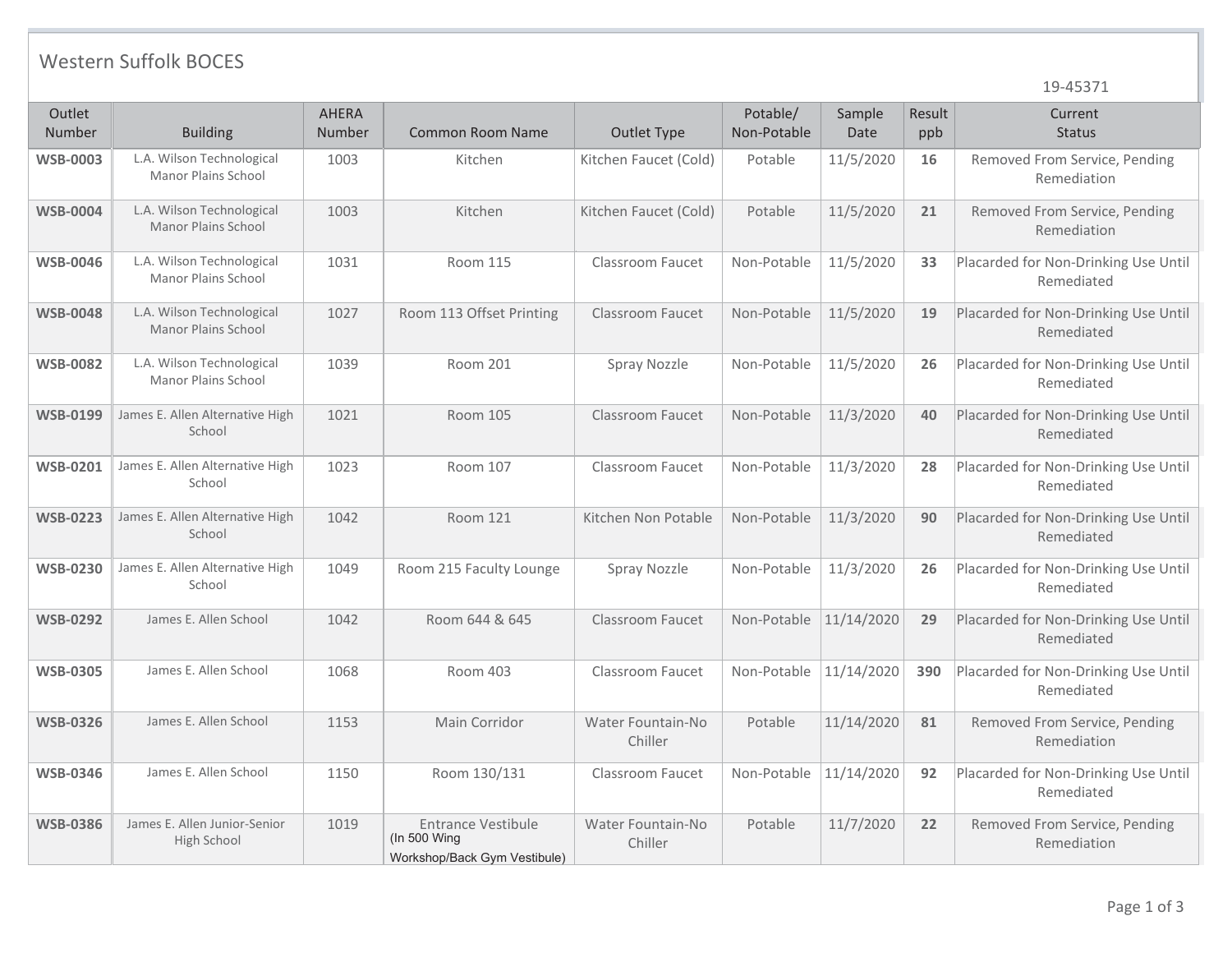| Outlet<br>Number | <b>Building</b>                             | <b>AHERA</b><br>Number | <b>Common Room Name</b> | Outlet Type               | Potable/<br>Non-Potable | Sample<br>Date | Result<br>ppb | Current<br><b>Status</b>                           |
|------------------|---------------------------------------------|------------------------|-------------------------|---------------------------|-------------------------|----------------|---------------|----------------------------------------------------|
| <b>WSB-0399</b>  | James E. Allen Junior-Senior<br>High School | 1023                   | Room 403 Storage        | Classroom Faucet          | Non-Potable             | 11/7/2020      | 590           | Placarded for Non-Drinking Use Until<br>Remediated |
| <b>WSB-0400</b>  | James E. Allen Junior-Senior<br>High School | 1024                   | Room 404                | <b>Classroom Faucet</b>   | Non-Potable             | 11/7/2020      | 17            | Placarded for Non-Drinking Use Until<br>Remediated |
| <b>WSB-0402</b>  | James E. Allen Junior-Senior<br>High School | 1027                   | Room 407                | Classroom Faucet          | Non-Potable             | 11/7/2020      | 710           | Placarded for Non-Drinking Use Until<br>Remediated |
| <b>WSB-0412</b>  | James E. Allen Junior-Senior<br>High School | 1035                   | <b>Room 421</b>         | <b>Classroom Faucet</b>   | Non-Potable             | 11/7/2020      | 300           | Placarded for Non-Drinking Use Until<br>Remediated |
| <b>WSB-0413</b>  | James E. Allen Junior-Senior<br>High School | 1035                   | Room 421                | Classroom Faucet          | Non-Potable             | 11/7/2020      | 27            | Placarded for Non-Drinking Use Until<br>Remediated |
| <b>WSB-0416</b>  | James E. Allen Junior-Senior<br>High School | 1038                   | Room 424                | <b>Classroom Faucet</b>   | Non-Potable             | 11/7/2020      | 31            | Placarded for Non-Drinking Use Until<br>Remediated |
| <b>WSB-0438</b>  | James E. Allen Junior-Senior<br>High School | 1060                   | Room 227                | Classroom Faucet          | Non-Potable             | 11/7/2020      | 44            | Placarded for Non-Drinking Use Until<br>Remediated |
| <b>WSB-0442</b>  | James E. Allen Junior-Senior<br>High School | 1067                   | Room 114 (Renovated)    | Kitchen Faucet (Cold)     | Non-Potable             | 11/7/2020      | 25            | Placarded for Non-Drinking Use Until<br>Remediated |
| <b>WSB-0443</b>  | James E. Allen Junior-Senior<br>High School | 1067                   | Room 114 (Renovated)    | Spray Nozzle              | Non-Potable             | 11/7/2020      | 190           | Placarded for Non-Drinking Use Until<br>Remediated |
| <b>WSB-0453</b>  | James E. Allen Junior-Senior<br>High School | 1071                   | Room 304                | Classroom Faucet          | Non-Potable             | 11/7/2020      | 310           | Placarded for Non-Drinking Use Until<br>Remediated |
| <b>WSB-0455</b>  | James E. Allen Junior-Senior<br>High School | 1073                   | Room 306                | <b>Classroom Faucet</b>   | Non-Potable             | 11/7/2020      | 50            | Placarded for Non-Drinking Use Until<br>Remediated |
| <b>WSB-0578</b>  | McGuire Hall I                              | 2019A                  | Room 203A               | <b>Classroom Faucet</b>   | Non-Potable             | 11/13/2020     | 46            | Placarded for Non-Drinking Use Until<br>Remediated |
| <b>WSB-0610</b>  | McGuire Hall I                              | 1020                   | Lab Room 2              | Classroom Faucet          | Non-Potable             | 11/13/2020     | 41            | Placarded for Non-Drinking Use Until<br>Remediated |
| <b>WSB-0716</b>  | McGuire Hall II                             | 1036                   | Food Prep               | Pasta Pot/Steam<br>Kettle | Potable                 | 11/13/2020     | 36            | Removed From Service, Pending<br>Remediation       |
| <b>WSB-0735</b>  | <b>Building A - Career Center</b>           | 1002                   | $A-21$                  | Classroom Faucet          | Non-Potable 11/13/2020  |                | 24            | Placarded for Non-Drinking Use Until<br>Remediated |